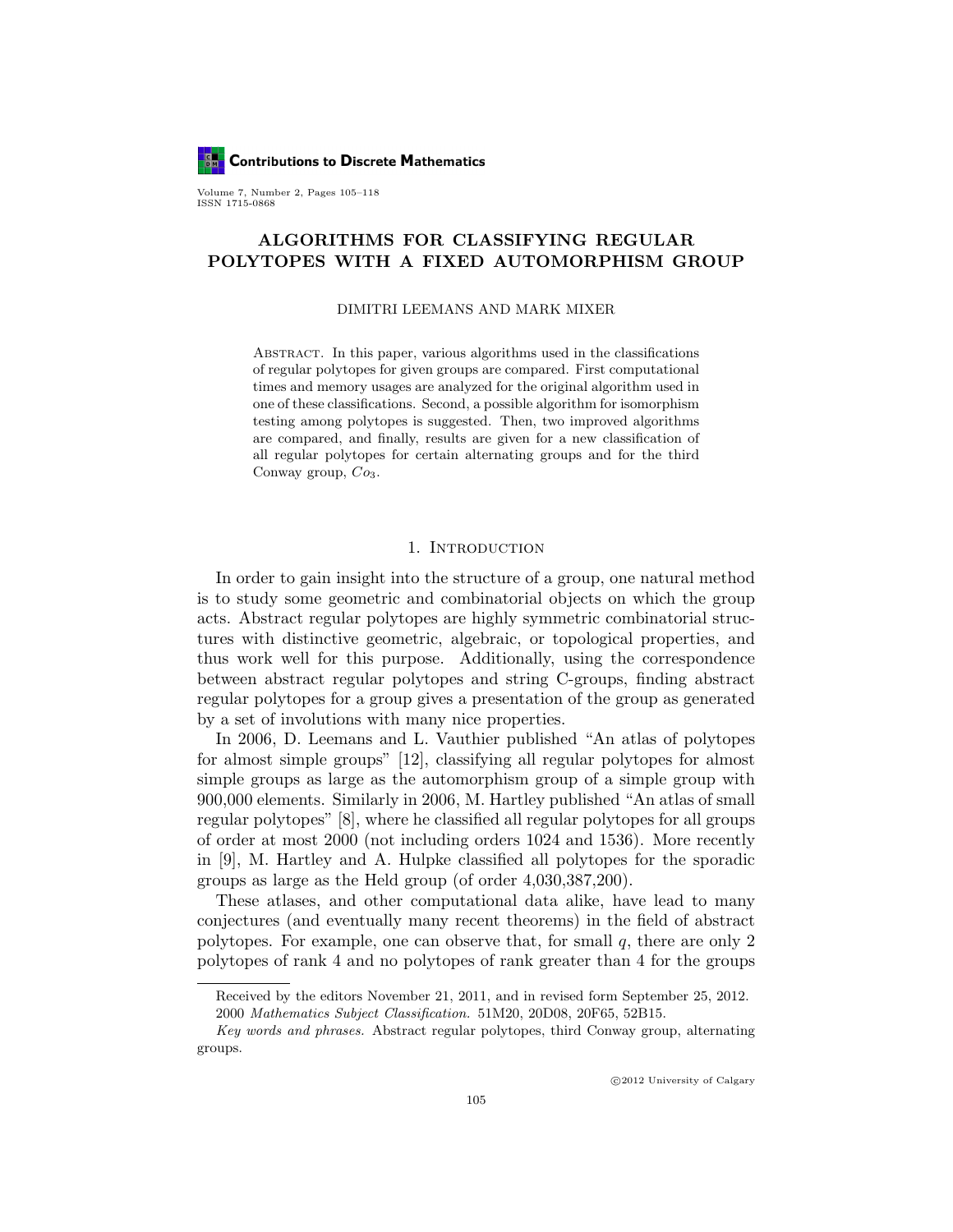isomorphic to  $PSL(2,q)$ . In [10], starting from this observation, the complete classification was determined for polytopes of rank at least 4, with automorphism group isomorphic to a  $PSL(2,q)$  group. Similar work was done in [11], for the groups of types  $G \cong PGL(2,q)$ , and in [2] for groups  $G, PSL(3,q) \leq G \leq PGL(3,q).$ 

Additionally, the computational data lead to conjectures about the symmetric groups which were proved in [4], and conjectures about the alternating groups proved in [6] and [5]. In these papers regarding the alternating groups, patterns in the data were not clear for groups of small degree, thus better computational data were needed to understand the structure in these cases. This provided a motivation to improve the algorithms of [12], and to make available better computational data for groups too large for previous techniques.

The improvements in this computational approach were already useful in proving theorems about the alternating groups, and should prove to be helpful for others studying other series of groups which grow quickly in size.

The main result of our paper is the verification of the classifications of Hartley and Hulpke using algorithms written independently in Magma [1] (rather than GAP [7]). Another result is the classification of all polytopes for Conway's third group  $Co_3$  (of order 495,766,656,000) and for alternating groups of degree up to 14. Finally, we also give a possible approach for testing isomorphism on polytopes using CPR-graphs. This isomorphism-test, although not needed by the algorithms as they ensure that non-isomorphic polytopes are constructed, may well turn to be very useful if we want to check that two given polytopes are isomorphic.

In Section 2 we give an overview of abstract regular polytopes and string C-groups. Next in Section 3, we breakdown how much time and memory is used in the algorithms of [12]. In Section 4, we consider a possible approach for testing isomorphism of polytopes using CPR-graphs. In Section 5, we present the breadth-first and depth-first search algorithms described in [9], and compare their efficiency. Then in Sections 6 and 7, we summarize a new classification of the regular polytopes with automorphism group an alternating group  $A_n$  for  $10 \leq n \leq 14$ , and regular polytopes with automorphism group the sporadic simple group  $Co<sub>3</sub>$ .

# 2. Regular polytopes and string C-groups

An abstract d-polytope  $P$  is a ranked partially ordered set of faces with the following four defining properties (see [13] for more details). First,  $\mathcal P$ contains two improper faces, a least face  $F_{-1}$  of rank  $-1$ , and a greatest face  $F_d$  of rank d; in general, an element  $F \in \mathcal{P}$  with rank $(F) = i$  is called a iface. Second, each flag (maximal totally ordered subset) of  $P$  contains  $d+2$ faces (including the two improper faces). Third,  $P$  is strongly connected, in the sense defined below. Finally,  $P$  must have a homogeneity property;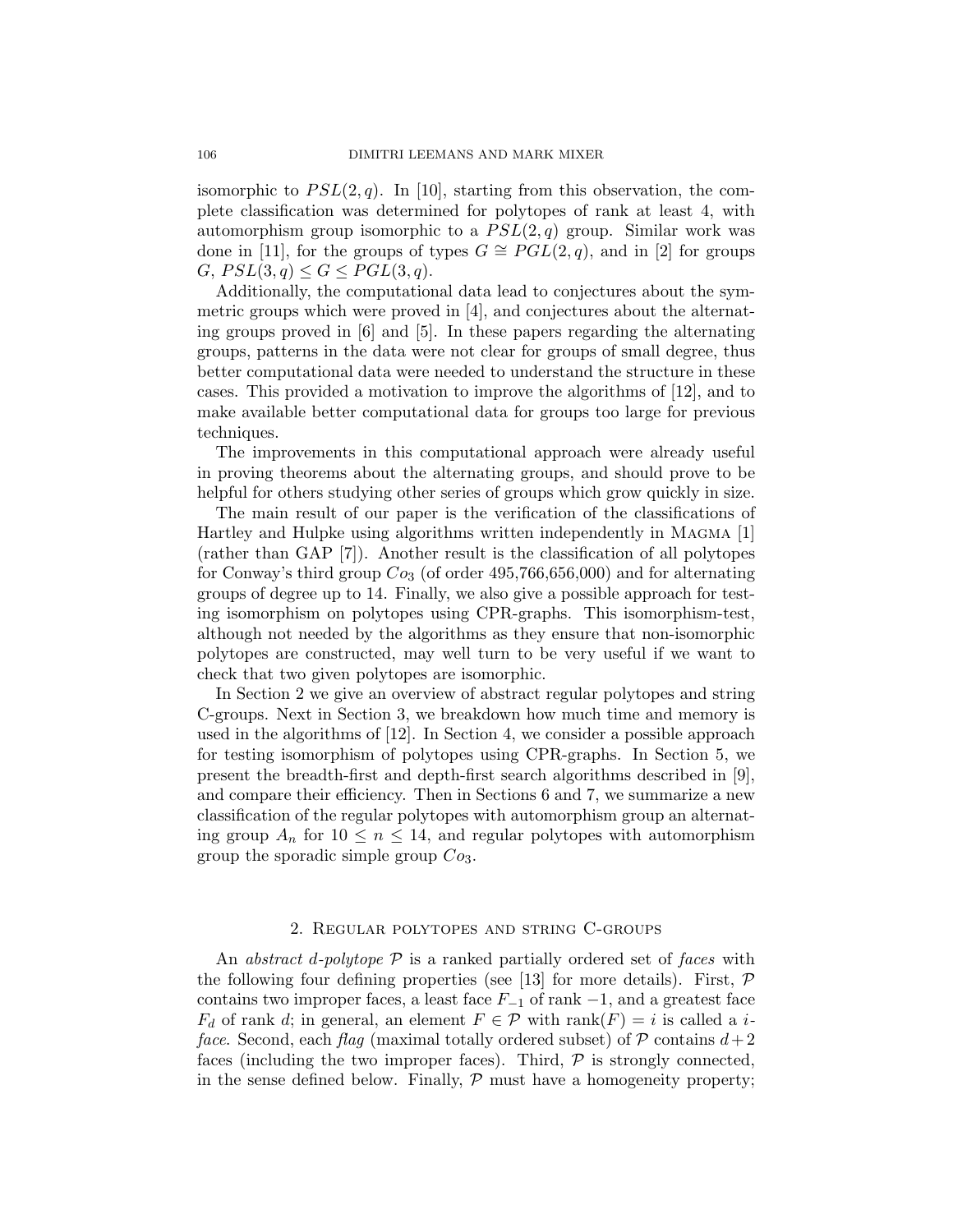whenever  $F < G$  with rank $(F) = i-1$  and rank $(G) = i+1$ , there are exactly two *i*-faces H with  $F < H < G$ ; this is called the diamond property.

For any two faces F and G of P with  $F \leq G$ , we call  $G/F := \{H \mid H \in$ P,  $F \leq H \leq G$  a section of P; this is a polytope in its own right. If P is a partially ordered set satisfying the first two properties, then  $P$  is said to be connected if either  $d \leq 1$  or  $d \geq 2$ , and for any two proper faces F and G of P (meaning any faces other than  $F_{-1}$  and  $F_d$ ) there is a sequence of proper faces  $F = H_0, H_1, \ldots, H_{k-1}, H_k = G$  such that  $H_i$  and  $H_{i-1}$  are comparable for  $i = 1, \ldots, k$ . We say that P is strongly connected if each section of P (including  $P$  itself) is connected.

Two flags of a d-polytope  $P$  are said to be *adjacent* if they differ by exactly one face. If  $\Phi$  is a flag of  $P$ , the diamond property tells us that for  $i = 0, 1, \ldots, d - 1$  there is exactly one flag that differs from  $\Phi$  in its *i*-face. This flag is denoted  $\Phi^i$  and is *i-adjacent* to  $\Phi$ . Note that  $(\Phi^i)^i = \Phi$  for each i, and  $(\Phi^i)^j = (\Phi^j)^i$  if  $|i-j| > 1$ . A d-polytope  $(d \geq 2)$  is called *equivelar* if for each  $i = 1, 2, ..., d - 1$ , there is an integer  $p_i$  so that any section  $G/F$ defined by an  $(i-2)$ -face F and an  $(i+1)$ -face G is a  $p_i$ -gon. If P is equivelar we say that it has  $(Schl\ddot{\alpha}fli)$  type  $\{p_1, p_2, \ldots, p_{d-1}\}.$ 

The automorphism group of a d-polytope  $P$  is denoted by  $\Gamma(\mathcal{P})$ . A d-polytope  $P$  is called *regular* if its automorphism group  $\Gamma(\mathcal{P})$  has exactly one orbit on the flags of P, or equivalently, if for some flag  $\Phi =$  ${F_{-1}, F_0, F_1, \ldots, F_d}$  and each  $i = 0, 1, \ldots, d - 1$  there exists a (unique involutory) automorphism  $\rho_i$  of  $P$  such that  $\rho_i(\Phi) = \Phi^i$ . If  $P$  is regular, then in fact the latter property holds for any flag  $\Phi$ , and so we are free to choose any fixed, or base, flag as a reference flag.

For a regular d-polytope  $\mathcal P$  with base flag  $\Phi$ , its group  $\Gamma(\mathcal P)$  is generated by the involutions  $\rho_0, \ldots, \rho_{d-1}$  described above. These *distinguished generators* satisfy the Coxeter-type relations

(1) 
$$
(\rho_i \rho_j)^{p_{ij}} = \epsilon \quad (0 \le i, j \le d-1),
$$

where  $p_{ii} = 1$  for all  $i, 2 \leq p_{ii} = p_{ij} \leq \infty$  if  $j = i-1$ , and with the additional property that

(2) 
$$
p_{ij} = 2 \text{ for } |i - j| \ge 2.
$$

Any group  $\langle \rho_0, \ldots, \rho_{d-1} \rangle$  satisfying properties 1 and 2 is called a *String* Group Generated by Involutions or an sggi. Here the  $p_i$ 's are given by the type  $\{p_1, p_2, ..., p_{d-1}\}\$  of P. Moreover,  $\Gamma(\mathcal{P})$  and its generators satisfy the following intersection property:

$$
(3) \quad \langle \rho_i \mid i \in I \rangle \cap \langle \rho_i \mid i \in J \rangle = \langle \rho_i \mid i \in I \cap J \rangle \text{ for } I, J \subseteq \{0, \ldots, d-1\}.
$$

Any group generated by involutions that has this intersection property is called a C-group (see [13, Ch. 2]). Thus the group  $\Gamma(\mathcal{P})$  of a regular polytope  $P$  is always a C-group from what was mentioned above. However, not all C-groups are Coxeter groups as there can be other, independent relations amongst the generators. Note that property 2 implies that the underlying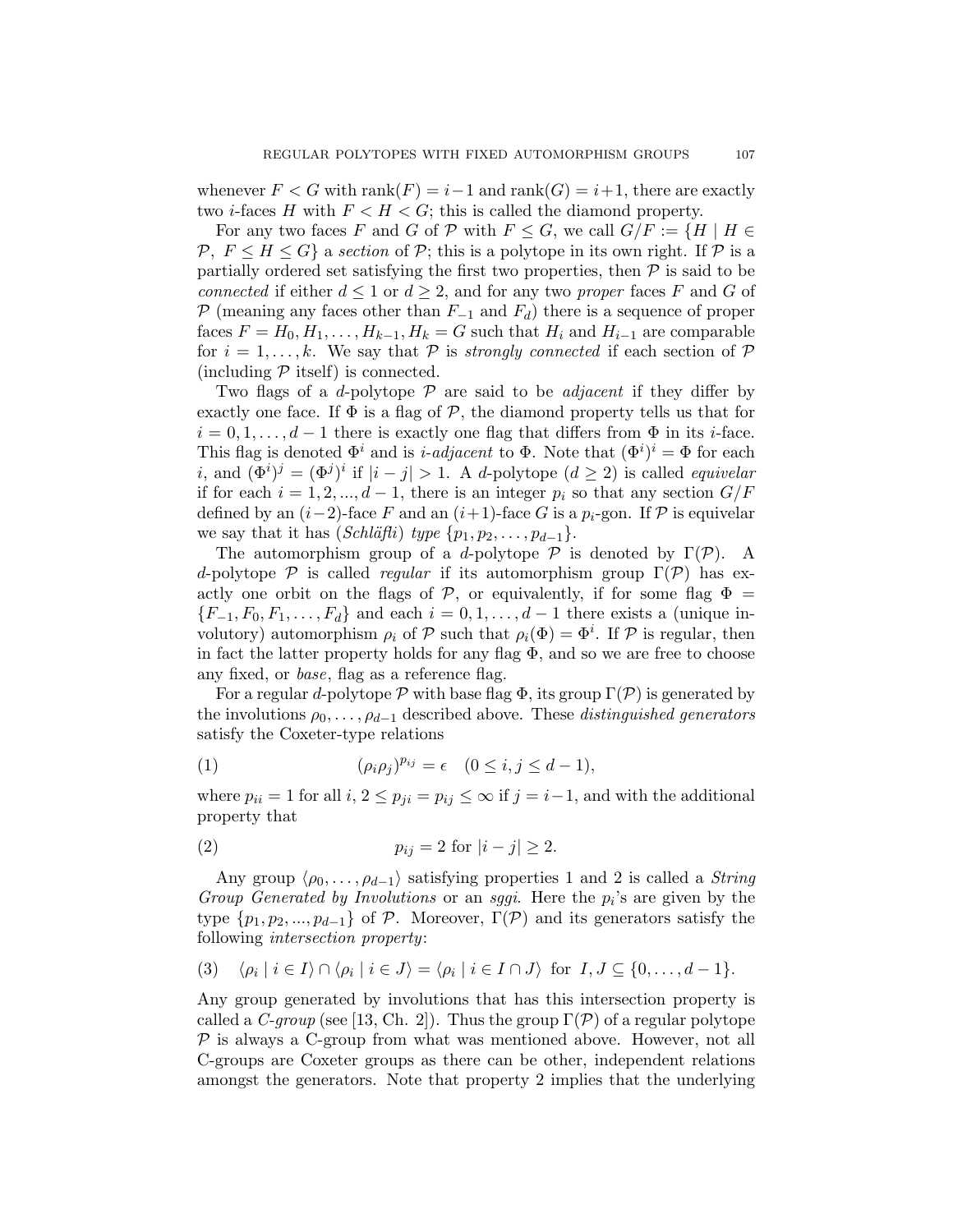Coxeter diagram for  $\Gamma(\mathcal{P})$  is a string diagram; thus  $\Gamma(\mathcal{P})$  is always what is called a string C-group.

Conversely, in [13], it is proved that a regular d-polytope can be constructed uniquely from a string C-group  $\Gamma = \langle \rho_0, \ldots, \rho_{d-1} \rangle$ . To see how this is accomplished we need further notation. Let  $\Gamma_i := \langle \rho_j | j \neq i \rangle$ , that is for each *i*,  $\Gamma_i$  is the group generated by all but the  $i^{th}$  generator. The faces of  $P$  and the partial order are defined in terms of cosets of these groups. First set  $\Gamma_{-1} := \Gamma_d := \Gamma := \Gamma(\mathcal{P})$ . Next, for all ranks j, take the set of j-faces of P to be the set of all right cosets  $\Gamma_j\varphi$  in  $\Gamma$ , with  $\varphi \in \Gamma$ . Finally, define the partial order by  $\Gamma_j \varphi \leq \Gamma_k \psi$  if and only if  $-1 \leq j \leq k \leq d$  and  $\Gamma_j \varphi \cap \Gamma_k \psi \neq \emptyset$ . This construction identifies  $\mathcal P$  as a particular kind of thin diagram geometry (see [3]).

## 3. First Results

In the following table we compare how much time and memory is required to find all regular polytopes for a given group  $G$  using the algorithms from [12] that classify all polytopes up to isomorphism and duality. The first column contains the name of the group considered, the second column gives its order and the third column gives the number of polytopes found, up to isomorphism and duality. The "Time 1" column gives the time taken by our Magma implementation of the algorithms to classify these polytopes. In "Time 2", we slightly modify those algorithms to remove the isomorphism/duality test. The last two columns give us the memory usage of each implementation. Thus, in "Time 2" some polytopes may be found multiple times and some isomorphism check still needs to be performed to finish the task. This gives us an approximation of how much time/memory was used to find the polytopes, and how much time/memory was used to test for isomorphisms and dualities.

| Group               | Order  | Polytopes      | Time 1   | Time 2   | Memory 1 | Memory 2 |
|---------------------|--------|----------------|----------|----------|----------|----------|
| Alt(5)              | 60     | $\mathfrak{D}$ | 0.17s    | 0.18s    | 0.01MB   | 0.01MB   |
| $Alt(5) \times C_2$ | 120    | 8              | 0.22s    | 0.29s    | 0.01MB   | 0.01MB   |
| $P\Gamma L(2,9)$    | 1440   | 12             | 1.22s    | 1.86s    | 1.04MB   | 0.01MB   |
| Sym(7)              | 5040   | 44             | 5.4s     | 5.95s    | 3.51MB   | 1.04MB   |
| PSL(2,25)           | 7800   | 17             | 6.27s    | 0.39s    | 20.92MB  | 0.01MB   |
| $P\Sigma U(3,3)$    | 12096  | 31             | 10.82s   | 4.62s    | 8.73MB   | 1.29MB   |
| PGL(2,27)           | 19656  | 98             | 87.83s   | 4.38s    | 39.64MB  | 1.04MB   |
| Sz(8)               | 29120  | 7              | 10.45s   | 0.44s    | 60.64MB  | 1.29MB   |
| $M_{12}$            | 95040  | 37             | 224.59s  | 12.19s   | 126.2MB  | 2.32MB   |
| $J_1$               | 175560 | 150            | 550.85s  | 54.36s   | 120.17MB | 3.95MB   |
| Alt(9)              | 181440 | 47             | 654.65s  | 37.12s   | 245.64MB | 2.32MB   |
| Sym(9)              | 362880 | 182            | 8152.22s | 2193.75s | 261.72MB | 10.26MB  |

As a technical note, the memory data in this table have been adjusted by subtracting the 9.03MB of memory required to load the current version of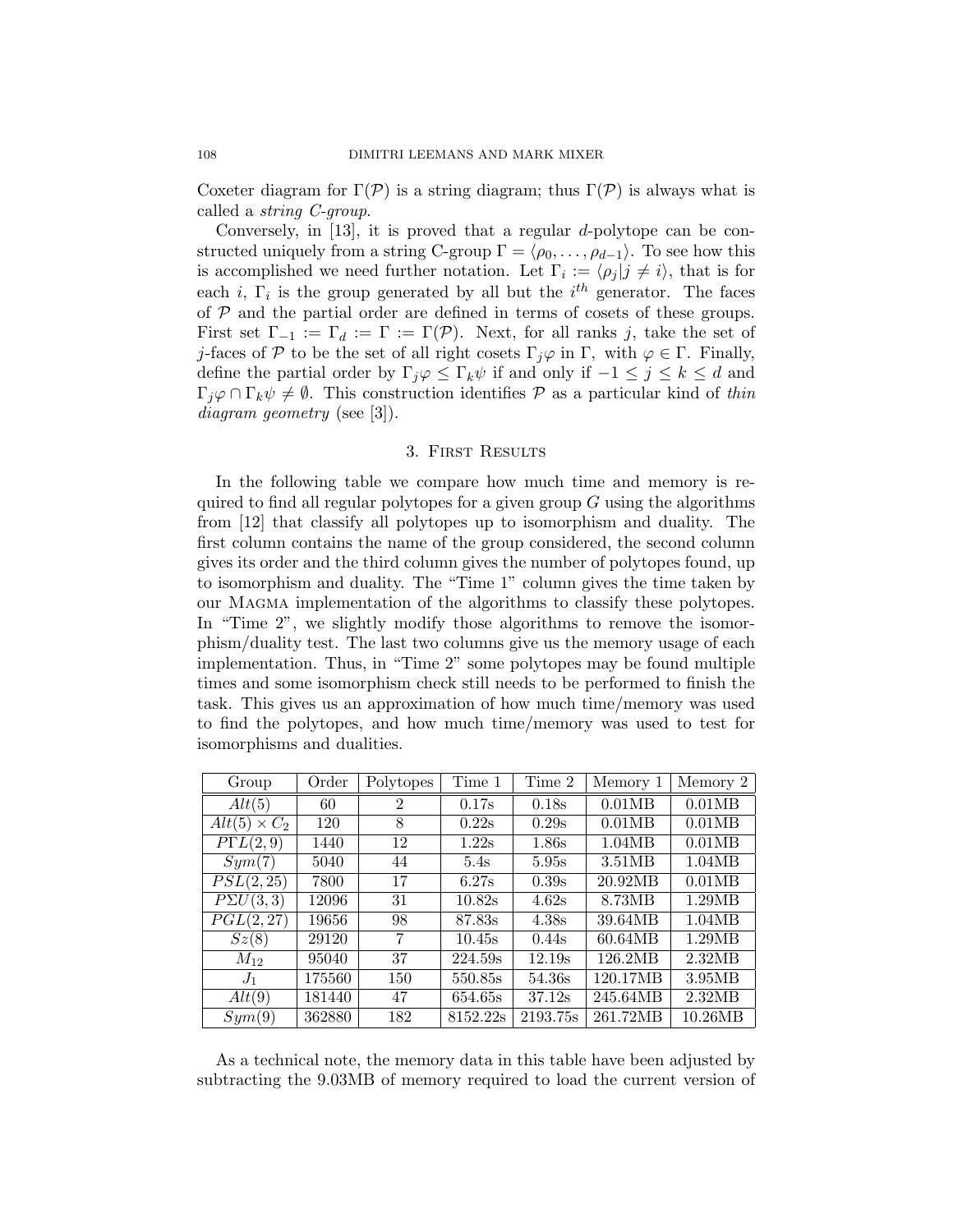Magma, and the time data are the differences in CPU time from start to end of the calculations.

From this data we observe that, as the groups get larger, much of the time and memory for finding polytopes for a given group comes in the check for isomorphisms and dualities. This leads us to try and find a more efficient test to check whether two polytopes are equivalent or not.

# 4. CPR graphs and isomorphisms of polytopes

In this section we define CPR graphs for regular polytopes, introduced by Pellicer in [14]. A CPR graph of a regular d-polytope  $P$  is a permutation representation of  $\Gamma(\mathcal{P}) = \langle \rho_0, \ldots, \rho_{d-1} \rangle$  represented on a graph as follows. Let  $\phi$  be an embedding of  $\Gamma(\mathcal{P})$  into the symmetric group  $S_n$  for some n. The CPR graph G of  $P$  determined by  $\phi$  is the multigraph with n vertices, and with edge labels in the set  $\{0, \ldots, d-1\}$ , such that any two vertices v, w are joined by an edge of label j if and only if  $(v)(\rho_i)\phi = w$ . These representations are faithful since  $\phi$  is an embedding.

The value of n for which we choose an embedding into  $S_n$  is not unique. We prove that one can test for isomorphism of two regular polytopes by testing for isomorphisms of their CPR graphs given an appropriate embedding. Whether a test finds only isomorphisms or also dualities, depends on the definition of an isomorphism between two edge labeled multigraphs. If we consider the edge labels with an order, and for example, only allow an edge of label 1 to be mapped to another edge of label 1, then we have a test for isomorphism. If we allow that the labels be permuted, then we have a test for isomorphism and duality. We use the first idea of isomorphism in our proof, and test for duality by testing for isomorphism with the order of the labels reversed.

**Theorem 4.1.** Let G be any group, and let G and  $Aut(G)$  be embedded as subgroups of  $Sym(n)$  for some n. Then two regular polytopes  $P$  and  $P'$  with automorphism group G are isomorphic if and only if their CPR graphs (with the trivial embedding) are isomorphic as edge labeled graphs.

*Proof.* Let  $\mathcal{P} = \langle \rho_0, \ldots, \rho_{r-1} \rangle$ ,  $\mathcal{P}' = \langle \rho'_0, \ldots, \rho'_{r-1} \rangle$  for the group G, and let  $X_1$  be the CPR graph for  $P$  and  $X_2$  be the CPR graph for  $P'$ .

 $(\Rightarrow)$  Let P and P' be isomorphic regular polytopes for the group G. Then there exists an  $\alpha \in Aut(G)$  such that  $\rho_i \alpha = \rho'_i$  for all  $i \in \{0, ..., r-1\}$ . Since G and  $Aut(G)$  are considered as subgroups of  $Sym(n)$  we know that  $\rho_i$  and  $\rho'_i$  have the same cycle type, as the action of  $Aut(G)$  on G is by conjugation. Also, since  $\rho_i$  and  $\rho'_i$  are involutions, we can see  $\alpha$  as acting on the transpositions in the cycle decomposition of  $\rho_i$ . Each such transposition gives an edge in  $X_1$ , and thus  $\alpha$  sends edges of label i in  $X_1$  to edges of label i in  $X_2$ . Therefore  $X_1$  and  $X_2$  are isomorphic as edge labeled graphs.

(←) Let  $X_1 \cong X_2$ . This implies that there exists a permutation  $g \in$  $Sym(n)$  such that  $X_1g = X_2$  (like above we are thinking of g acting on the edges of the graphs). Therefore  $\rho_i g = \rho'_i$ , and since the  $\rho_i$ 's generate G, we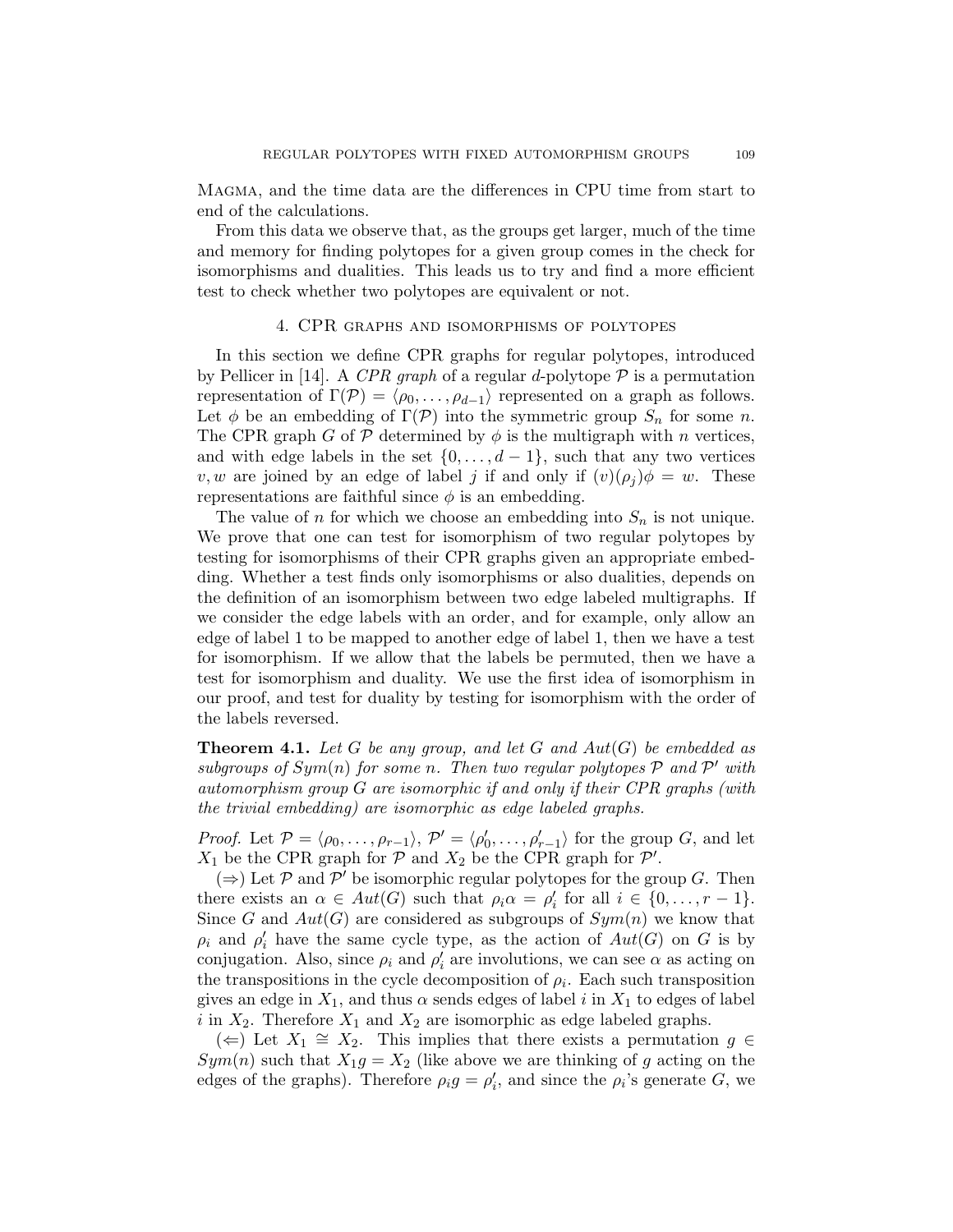have  $(G)g = G$ . Since g stabilizes G, this implies that  $g \in Aut(G)$ , and therefore  $P$  and  $P'$  are isomorphic polytopes.

**Remark 4.2.** Observe that in Theorem 4.1, we asked for G and  $Aut(G)$  to be embedded as subgroups of  $Sym(n)$ . This is needed for instance, for the group  $Sym(6)$  that has an outer automorphism. Indeed, the 5-simplex can be either generated by the five transpositions

$$
(1,2), (2,3), (3,4), (4,5), (5,6)
$$

or by the five 3-transpositions

 $(1, 4)(2, 3)(5, 6), (1, 2)(3, 6)(4, 5), (1, 3)(2, 4)(5, 6),$ 

 $(1, 6)(2, 3)(4, 5), (1, 2)(3, 4)(5, 6).$ 

In this case, the corresponding CPR graphs will not be isomorphic. It suffices then to embed  $Sym(6)$  and its automorphism group  $P\Gamma L(2,9)$  in  $Sym(10)$ to check that the corresponding CPR graphs are indeed isomorphic.

To relate isomorphisms of a polytope to isomorphisms of its CPR graph as in the theorem, we must embed both the group  $G$  and  $Aut(G)$  into a symmetric group on the same number of points. This is always possible by embedding into  $Sym_{|G|}$ , but this is not practical as the CPR graphs would be large and testing for isomorphism of the graphs would be challenging.

For the efficiency test in the next sections, we embed  $G$  and  $Aut(G)$  into  $Sym(n)$  with n as small as possible. We give two notable examples to see how this is done.

Example 4.3. Let G be the symmetry group of the regular icosahedron. The icosahedral group G is isomorphic to  $Alt(5) \times C_2$ , and the automorphism group of G is isomorphic to  $Sym(5)$ . Thus to proceed as in the theorem, we need to embed both  $Alt(5) \times C_2$  and  $Sym(5)$  into  $Sym(n)$  for some n. This can be done by embedding both groups into  $Sym(10)$  as follows.

Let G be the subgroup of  $Sym(10)$  generated by  $(1, 2, 3)(6, 7, 8)$ ,  $(3,4,5)(8,9,10)$ , and  $(1,6)(2,7)(3,8)(4,9)(5,10)$ , and let  $Aut(G)$  be the subgroup of  $Sym(10)$  generated by  $(1, 2, 3)(6, 7, 8)$ ,  $(3, 4, 5)(8, 9, 10)$ , and  $(1, 2)(6, 7)$ . Then we can test for isomorphism of polytopes in this group by considering isomorphisms of graphs with 10 vertices.

**Example 4.4.** Let G be  $Sym(6)$  and  $Aut(G) \cong Sym(6) \rtimes C_2$  where  $C_2$  is generated by an odd permutation. To embed both  $G$  and  $Aut(G)$  into a small  $Sym(n)$  we use the isomorphisms  $G \cong P\Sigma L(2,9)$  and  $Aut(G) \cong P\Gamma L(2,9)$ , which both naturally embed into  $Sym(10)$ . Thus we can classify polytopes for  $Sym(6)$  by considering graphs with 10 vertices.

We point out that a nondeterministic version of our algorithm still works if we embed G into  $Sym(n)$ , but do not embed  $Aut(G)$  into the same  $Sym(n)$ . For example if we tried to classify all polytopes for  $G = Sym(6)$  by considering CPR graphs with only 6 vertices, we would get two non-isomorphic CPR graphs that come from the same isomorphism class of polytopes. Thus we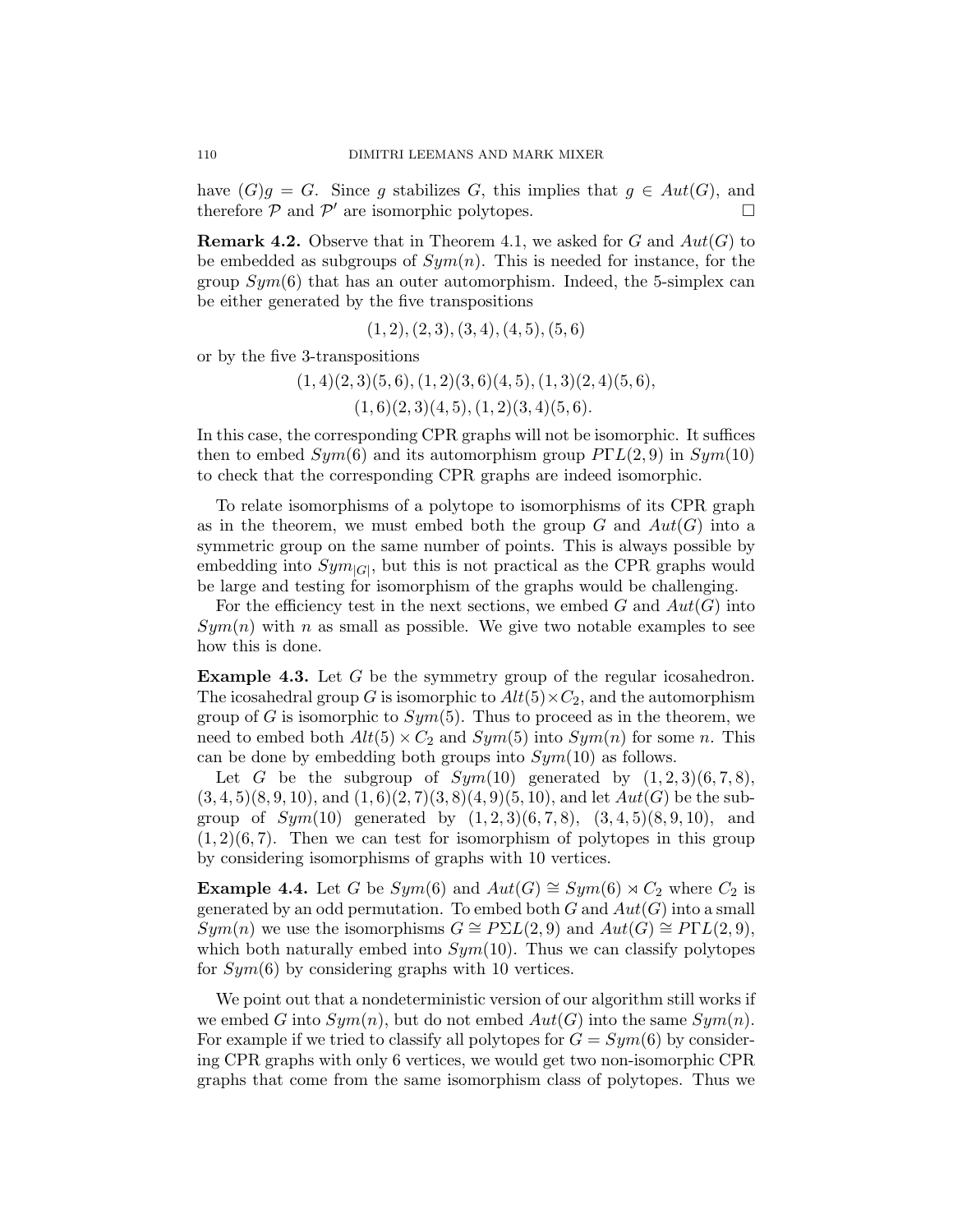cannot hope to completely classify polytopes up to isomorphism this way. However, we can still use the algorithm to reduce the number of isomorphism classes of polytopes considerably.

#### 5. Comparison of Algorithms

In this section, we present two possible rewrites of the old search algorithm, one depth-first search (which we denote by the letter 'D' in Table 1) and one breadth-first search (denoted by the letter 'B' in Table 1), and compare their efficiencies to the adjusted old algorithm of "Method 2". These algorithms were given by Hartley and Hulpke in [9].

In both of the algorithms, we will be concerned with classifying all regular polytopes with automorphism group  $G$  up to isomorphism. In other words, we will be looking for all nonisomorphic ways of representing  $G$  as a string C-group  $\langle \rho_0, \ldots, \rho_r \rangle$ .

Both the breadth search and the depth search start out the same way.

Step 0: Find the automorphism group of G. Represent this group  $Aut(G)$ as a permutation group acting on the set  $L$  of all involutions of  $G$ , as these are the possible generators in the string C group. Construct a list  $L_0$  consisting of one representative of each orbit under the action of  $Aut(G)$  on L. This gives the candidates for  $\rho_0$ .

## 5.1. Breadth-first algorithm for classifying polytopes.

- (1) Given  $L_k$  construct  $L_{k+1}$  as follows. Let  $K_t$  be the stabilizer of a  $(k + 1)$ -tuple  $t = [r_0, \ldots, r_k]$  in  $L_k$  under the action of  $Aut(G)$ .
- (2) Pick a set R of representatives of the orbits of the action of  $K_t$  on L.
- (3) For each element r of R, check if the group  $\langle t, r \rangle := \langle r_0, \ldots, r_k, r \rangle$  is a string C-group.
	- (a) If it is a string C group and generates the whole group, add it to the list P.
	- (b) If it is a string C-group but generates a proper subgroup of  $G$ , then add the  $(k+2)$ -tuple  $[r_0, \ldots, r_k, r]$  to the set  $L_{k+1}$ .
- (4) Stop when  $L_{k+1}$  is empty.

5.2. Depth-first algorithm for classifying polytopes. This algorithm gives a recursive approach for finding all polytopes up to isomorphism.

- (1) For each element  $t_i = [r_0, \ldots, r_i]$  of  $L_i$ , find the stabilizer  $S_{t_i}$  of  $t_i$ under the action of  $S_{[r_0,\ldots,r_{i-1}]}$  on L.
- (2) Construct a list  $R_{t,r_i}$  of representatives of the orbits of this action. This will give you candidates for  $\rho_{i+1}$ .
- (3) For each element  $r_{i+1}$  of  $R_{t,r_i}$ , check if the group  $\langle t, r_{i+1} \rangle$  is a string C-group.
	- (a) If it is a string C group and generates the whole group then add it to the list P.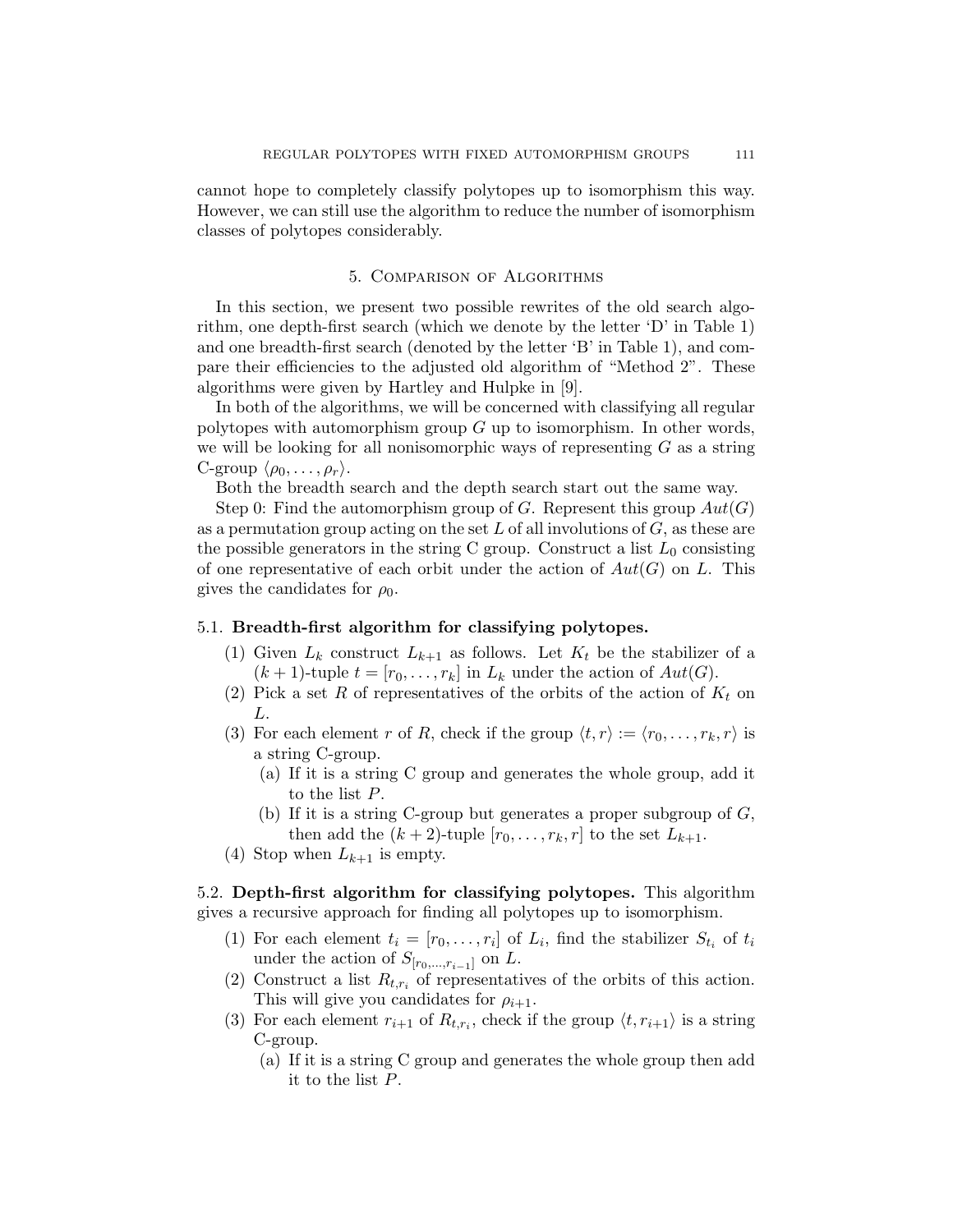#### 112 DIMITRI LEEMANS AND MARK MIXER

(b) If it is a string C-group but generates a proper subgroup of G then repeat the algorithm on  $t_{i+1} = [r_0, \ldots, r_i, r_{i+1}].$ 

5.3. Comparison of algorithms. In general the depth-first search algorithm has two clear advantages. First, we saw in the breadth-first search algorithm that the entire list  $L_1$  is constructed, then the entire list  $L_2$  is constructed before calculating  $L_3$ , and so on. These lists can be very large, so storing them can become very memory intensive for large groups. For this reason, the depth first search is usually less memory intensive.

Second, in the breadth-first search algorithm, you are computing the stabilizer of a tuple of elements  $t_k = [r_0, \ldots, r_k]$  under the action of a large group  $Aut(G)$ . By comparison, in the depth-first search algorithm, you simply consider the stabilizer of the  $r_k$  under the action of a much smaller group which is  $S_{t_{i-1}}$  which you have stored from the previous step. These two approaches yield the same stabilizing subgroup, but dealing with the action of a smaller group will usually make the depth first search faster.

We also note that there are many more ways that could be used to improve the memory use of our algorithms. For example, currently we consider  $Aut(G)$  as a permutation group acting on the list L of all involutions. Instead of acting on L, one could instead view  $Aut(G)$  as acting on the set of indices of each involution in this list. It is easy to convert back and forth from an index to an involution, and storing and working with these indices can be more efficient than working in the original group. This approach was in fact used in [12].

We conclude this section by giving a quantitative comparison of the 3 algorithms in the form of the following table comparing time and memory usage in the classification of all non-isomorphic polytopes for a given group.

|                     | Time 2   | Time B  | Time D |          |          |          |
|---------------------|----------|---------|--------|----------|----------|----------|
| Group               |          |         |        | Memory 2 | Memory B | Memory D |
| Alt(5)              | 0.18s    | 0.16s   | 0.17s  | 0.01MB   | 0.01MB   | 0.01MB   |
| $Alt(5) \times C_2$ | 0.29s    | 0.19s   | 0.17s  | 0.01MB   | 0.01MB   | 0.01MB   |
| $P\Gamma L(2,9)$    | 1.86s    | 0.35s   | 0.29s  | 0.01MB   | 0.01MB   | 0.01MB   |
| Sym(7)              | 5.95s    | 0.66s   | 0.45s  | 1.04MB   | 0.01MB   | 0.01MB   |
| PSL(2,25)           | $0.39$ s | 0.27s   | 0.22s  | 0.01MB   | 0.01MB   | 0.01MB   |
| $P\Sigma U(3,3)$    | $4.62$ s | 0.63s   | 0.35s  | 1.29MB   | 1.29MB   | 1.29MB   |
| PGL(2,27)           | 4.38s    | 1.27s   | 0.36s  | 1.04MB   | 1.04MB   | 0.01MB   |
| Sz(8)               | 0.44s    | 0.26s   | 0.26s  | 1.29MB   | 1.29MB   | 1.29MB   |
| $M_{12}$            | 12.19s   | 1.49s   | 1.02s  | 2.32MB   | 2.32MB   | 1.29MB   |
| $J_1$               | 54.36s   | 9.04s   | 2.78s  | 3.95MB   | 27.32MB  | 4.82MB   |
| Alt(9)              | 37.12s   | 2.86s   | 1.68s  | 2.32MB   | 1.82MB   | 0.01MB   |
| Sym(9)              | 2193.75s | 49.42s  | 26.77s | 10.26MB  | 4.54MB   | 1.45MB   |
| Alt(10)             | 851.78s  | 41.53s  | 19.57s | 16.36MB  | 8.07MB   | 1.57MB   |
| $_{HS}$             |          | 301.86s | 97.75s |          | 90.45MB  | 16.39MB  |

TABLE 1. Comparison of algorithms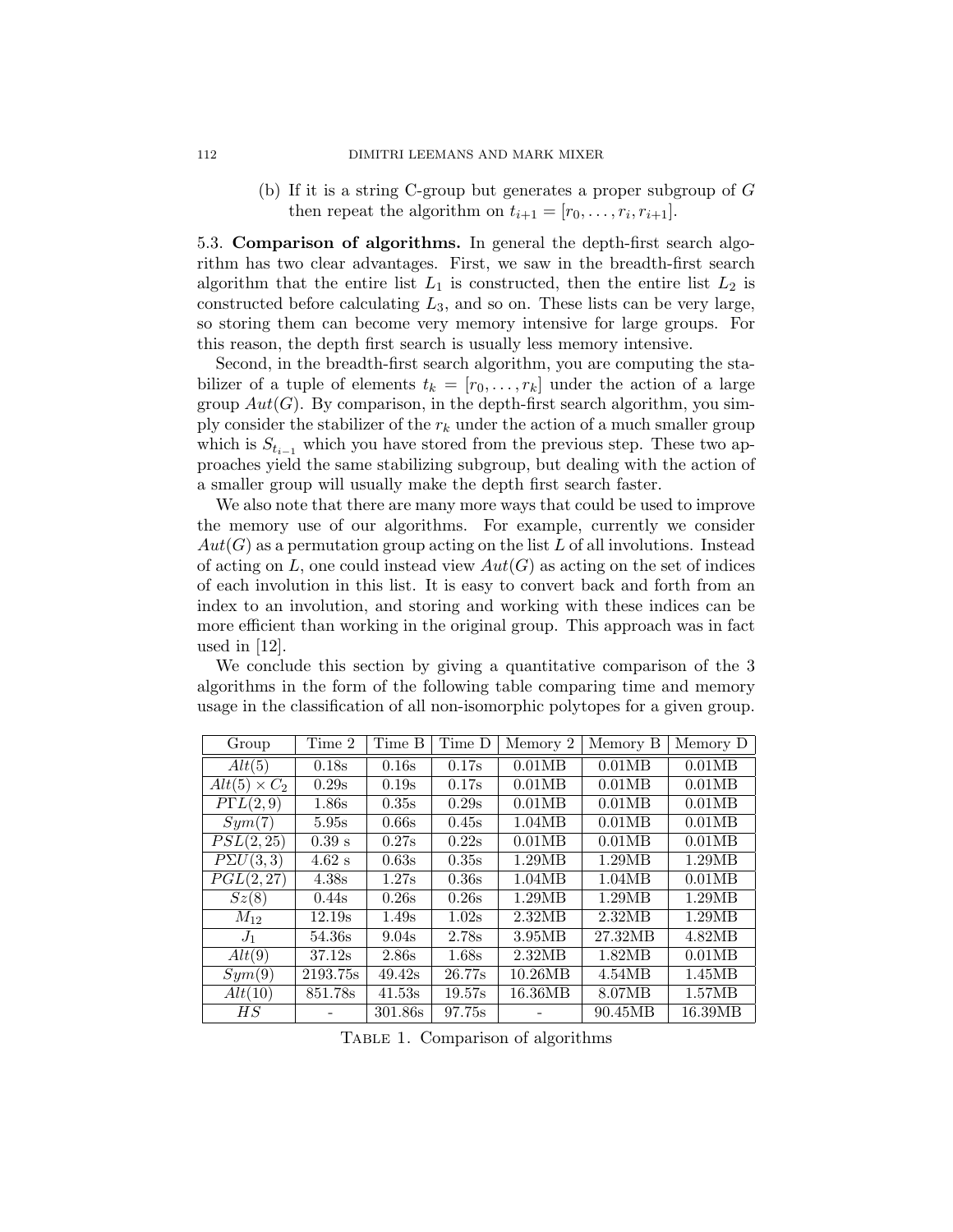#### 6. Polytopes for the alternating groups

In [12], all polytopes were classified for the alternating groups  $A_n$  with  $n \leq 9$ . Using the algorithms which helped create the atlas [12], conjectures about the structure of possible regular polytopes for the alternating groups led to obtaining the classification of such regular polytopes for the group  $A_{10}$ as well. In order to understand larger alternating groups, the algorithms discussed in this paper were implemented. The result was the classification of all regular polytopes with automorphism group  $A_{11}$ ,  $A_{12}$ ,  $A_{13}$ , and  $A_{14}$ . The number of regular polytopes of each rank (up to isomorphism) is summarized in Table 2.

| Group    | Rank           | Number of polytopes |
|----------|----------------|---------------------|
| $A_{11}$ | 3              | 122                 |
| $A_{11}$ | 6              | 4                   |
| $A_{12}$ | 3              | 375                 |
| $A_{12}$ | $\overline{4}$ | $\overline{1}73$    |
| $A_{12}$ | $\overline{5}$ | 43                  |
| $A_{13}$ | 3              | 3021                |
| $A_{13}$ | $\overline{4}$ | $\overline{202}$    |
| $A_{13}$ | $\overline{5}$ | 50                  |
| $A_{13}$ | 6              | 20                  |
| $A_{14}$ | 3              | 8531                |
| $A_{14}$ | $\overline{4}$ | 255                 |
| $A_{14}$ | $\overline{5}$ | 90                  |
| $A_{14}$ | 6              | 18                  |

TABLE 2. Number of polytopes for  $A_n$ , with  $11 \leq n \leq 14$ 

Remark 6.1. Two nice observations come out of this data. First, the group  $A_{11}$  is the only group (of any kind) known to the authors with the property that it has regular polytopes of at least two different ranks i, j with  $|i-j| \geq 2$ , but is not the automorphism group of any regular polytope of rank k with  $i < k < j$ . On the contrary, in [4] it is proven that no symmetric group has this property. Second, for  $11 < n < 15$ , the group  $A_n$  has polytopes of each rank  $3 \leq r \leq \lfloor \frac{n-1}{2} \rfloor := M_n$ . In [5], we have proven the existence of the polytopes of rank  $M_n$  for  $A_n$ , for all  $n > 11$ , and we conjecture that this is in fact the maximal rank, and that regular polytopes of rank d exist for all  $3 \leq d \leq M_n$ .

# 7. POLYTOPES FOR THE SPORADIC GROUP  $Co<sub>3</sub>$

In [9], all polytopes were classified for the sporadic groups with no more than 4,030,387,200 elements; this computation was done using algorithms written in GAP. Using our programs independently written in MAGMA,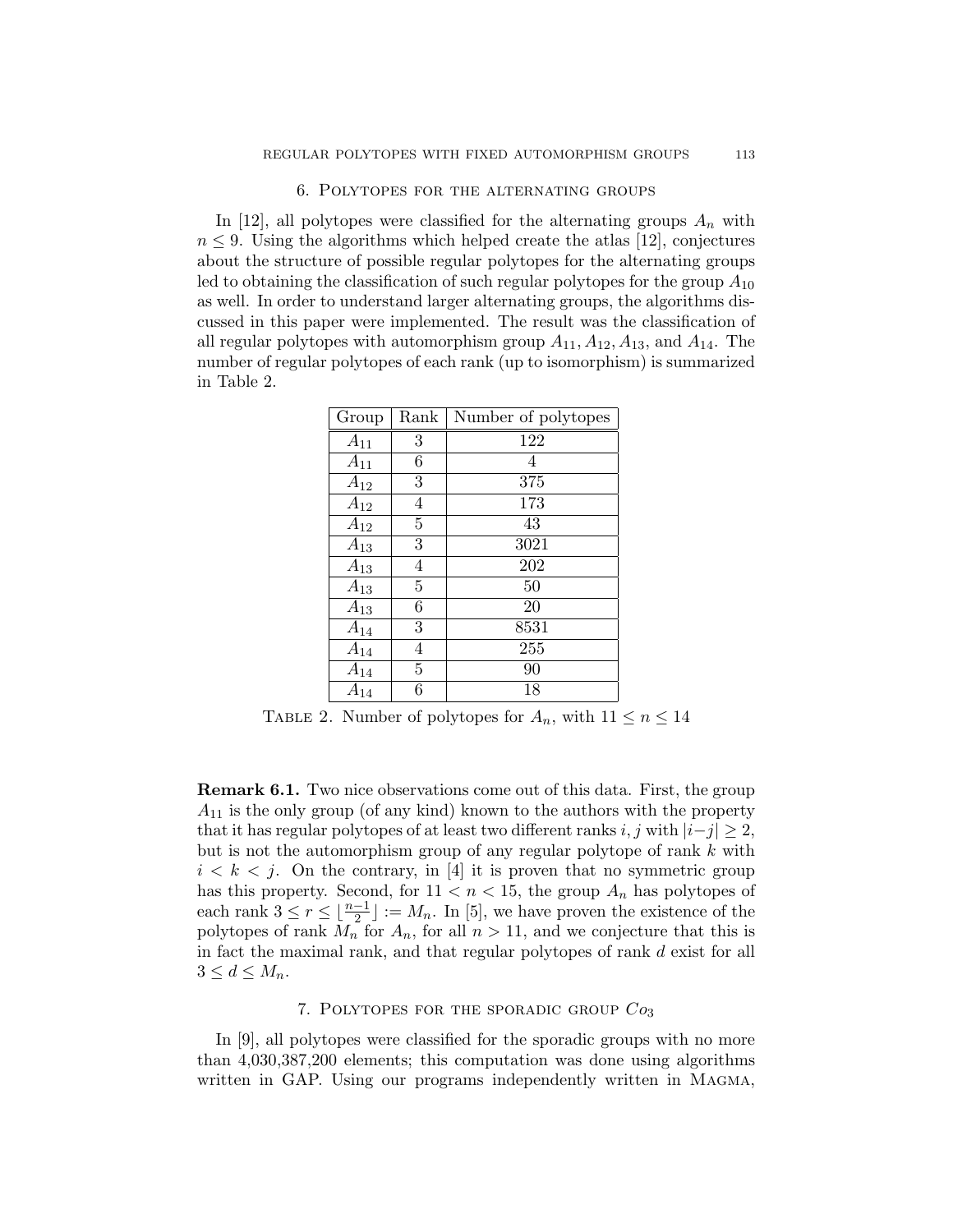we were able to verify the results of Hartley and Hulpke for all such sporadic groups. Also, we succeeded in classifying all polytopes for Conway's third group  $Co_3$  of order 495,766,656,000. In this section we summarize the Schläfli types of all 22908 possible regular polytopes for this group. Note that this group has polytopes of rank at most 5.

7.1. **3-polytopes.** There are 21118 3-polytopes of type  $\{p, q\}$  summarized in the following table with  $p$  giving the row and  $q$  giving the column.

|    | 3              | 4              | 5        | 6               | 7        | 8        | 9            | 10             | 12             | 14               | 15  | 18  | 21  | 24  | 30             |
|----|----------------|----------------|----------|-----------------|----------|----------|--------------|----------------|----------------|------------------|-----|-----|-----|-----|----------------|
| 3  | $\Omega$       | $\theta$       | $\theta$ | $\theta$        | $\theta$ | $\theta$ | $\mathbf{1}$ | $\overline{2}$ | $\overline{2}$ | 3                | 4   | 1   | 1   | 4   | $\overline{2}$ |
| 4  | 0              | 0              | $\theta$ | $\theta$        | $\theta$ | $\theta$ | 4            | $\overline{2}$ | $\overline{2}$ | $\overline{2}$   | 11  | 11  | 8   | 6   | 8              |
| 5  | 0              | 0              | 0        | 7               | 3        | 14       | 13           | 24             | 26             | 16               | 43  | 22  | 23  | 40  | 21             |
| 6  | 0              | $\theta$       | 7        | $\overline{76}$ | 30       | 82       | 70           | 177            | 125            | $\overline{125}$ | 246 | 130 | 147 | 266 | 95             |
| 7  | $\Omega$       | $\theta$       | 3        | 30              | 18       | 26       | 29           | 53             | 47             | 26               | 81  | 60  | 57  | 84  | 52             |
| 8  | 0              | 0              | 14       | 82              | 26       | 72       | 99           | 160            | 156            | 128              | 291 | 191 | 188 | 322 | 143            |
| 9  |                | 4              | 13       | 70              | 29       | 99       | 34           | 109            | 89             | 47               | 117 | 58  | 56  | 104 | 54             |
| 10 | $\overline{2}$ | $\overline{2}$ | 24       | 177             | 53       | 160      | 109          | 276            | 203            | 138              | 344 | 204 | 221 | 362 | 155            |
| 12 | $\overline{2}$ | $\overline{2}$ | 26       | 125             | 47       | 156      | 89           | 203            | 192            | 123              | 282 | 175 | 162 | 304 | 138            |
| 14 | 3              | $\overline{2}$ | 16       | 125             | 26       | 128      | 47           | 138            | 123            | 58               | 145 | 84  | 81  | 168 | 66             |
| 15 | 4              | 11             | 43       | 246             | 81       | 291      | 117          | 344            | 282            | 145              | 329 | 185 | 183 | 352 | 171            |
| 18 |                | 11             | 22       | 130             | 60       | 191      | 58           | 204            | 175            | 84               | 185 | 97  | 102 | 180 | 96             |
| 21 |                | 8              | 23       | 147             | 57       | 188      | 56           | 221            | 162            | 81               | 183 | 102 | 100 | 194 | 97             |
| 24 | 4              | 6              | 40       | 266             | 84       | 322      | 104          | 362            | 304            | 168              | 352 | 180 | 194 | 326 | 172            |
| 30 | $\overline{2}$ | 8              | 21       | 95              | 52       | 143      | 54           | 155            | 138            | 66               | 171 | 96  | 97  | 172 | 74             |

7.2. 4-polytopes. There are 1746 4-polytopes of type  $\{p,q,r\}$  summarized in the following nine tables, one for each value of  $p$ , with  $q$  giving the row and  $r$  giving the column.

| $p=3$          | 3                | 4            | 5 | 6              |              | 8  | 9              | 10             | 12 |
|----------------|------------------|--------------|---|----------------|--------------|----|----------------|----------------|----|
| $\overline{4}$ | $\left( \right)$ |              |   | 0              | $\mathbf{1}$ | 2  | 0              | 0              | 0  |
| 5              | 0                | $\mathbf{0}$ | 0 | 1              | 0            | 3  | 0              | 0              | 0  |
| 6              | 0                | 1            | 4 | 13             | 2            | 22 | $\mathbf 1$    | $\overline{2}$ | 8  |
| 7              | 0                | 1            | 0 | 0              | 0            | 3  | 0              | $\overline{2}$ | 0  |
| 8              | 2                | 7            | 4 | 18             | 5            | 19 | $\overline{2}$ | 4              | 10 |
| 9              | 0                | 1            | 0 | 0              | 0            | 1  | 0              | 0              | 0  |
| 10             | 2                | 6            | 1 | 12             | 3            | 14 | 0              | 1              | 5  |
| 12             | 0                | 3            | 5 | 13             | $\mathbf{1}$ | 3  | $\overline{0}$ | 0              | 1  |
| 14             | 0                | 2            | 0 | $\overline{0}$ | 0            | 5  | 0              | 3              | 0  |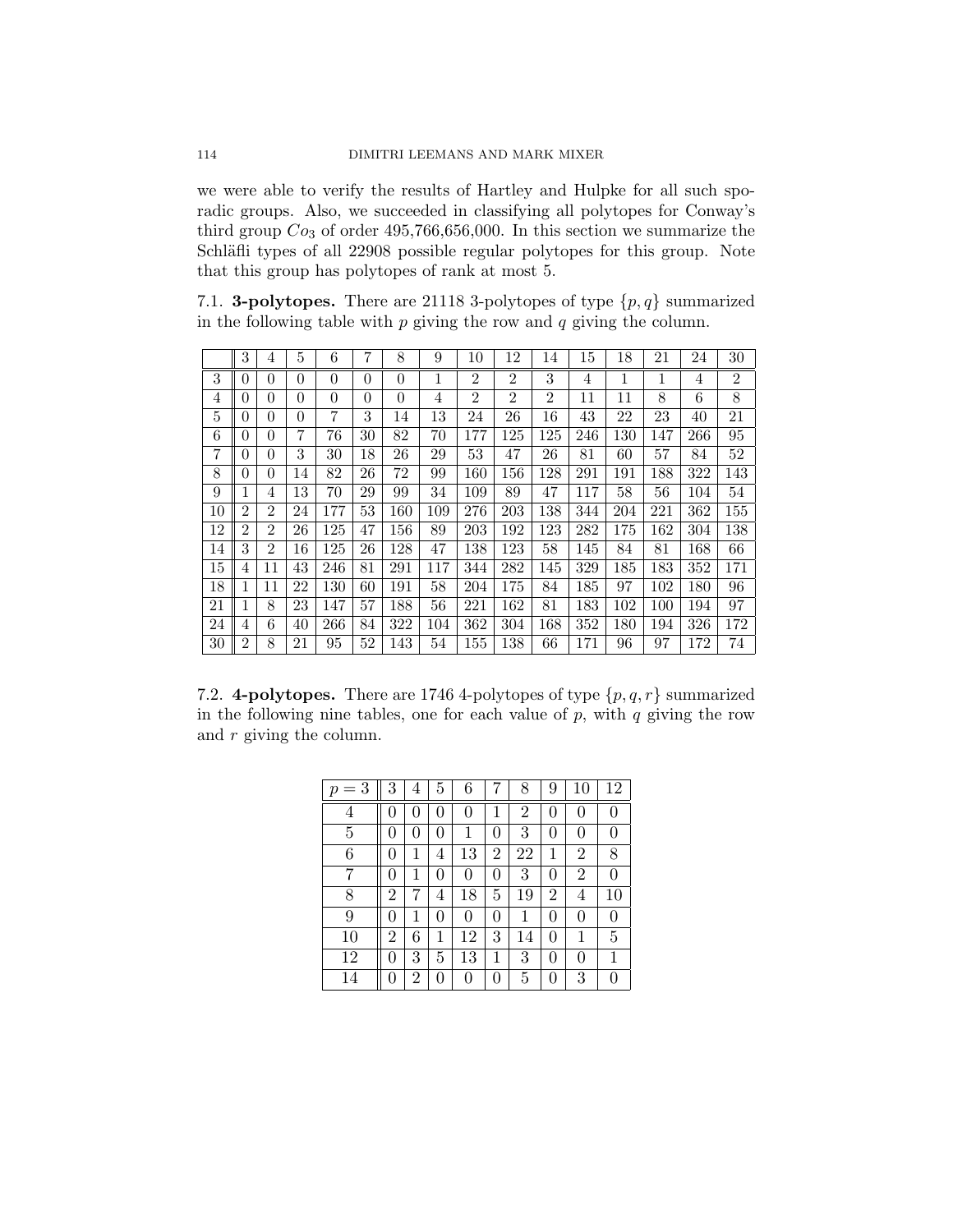| $=4$<br>$\boldsymbol{p}$ | 3 | 4 | 5  | 6        |                | 8              | 9            | 10             | 12               |
|--------------------------|---|---|----|----------|----------------|----------------|--------------|----------------|------------------|
| 3                        | 0 | 0 | 0  | $\theta$ | 0              | $\overline{2}$ | 0            | $\overline{2}$ | 0                |
| 4                        | 0 | 0 | 0  | 2        | $\overline{2}$ | 4              | 0            | 1              | $\overline{2}$   |
| 5                        | 0 | 0 | 0  | 7        | 0              | 8              | 0            | 0              | 0                |
| 6                        | 1 | 0 | 11 | 27       | 7              | 40             | 2            | $\overline{2}$ | 3                |
| 7                        | 1 | 0 | 0  | $\theta$ | 0              | 0              | 0            | 0              | 0                |
| 8                        |   | 6 | 8  | 29       | 9              | 24             | 1            | 1              | 9                |
| 9                        | 1 | 0 | 0  | 0        | 0              | 0              | 0            | 0              | 0                |
| 10                       | 6 | 2 | 3  | 8        | 2              | 9              | 0            | 0              | 0                |
| 12                       | 3 | 4 | 6  | 11       | 2              | 7              | $\mathbf{0}$ | 0              | 0                |
| 14                       | 2 | 0 | 0  | 0        | 0              | 0              | $\mathbf{0}$ | 0              | $\left( \right)$ |

| $p=5$ | 3 | 4  | 5 | 6  |   | 8  | 9 | 12             |
|-------|---|----|---|----|---|----|---|----------------|
| 4     |   |    | 0 |    |   | 2  | 0 | $\overline{2}$ |
| 5     | O |    | 0 | 3  | 0 | 2  | 0 |                |
| 6     | 4 | 11 | 6 | 21 | 6 | 14 |   | 5              |
| 8     | 4 | 8  | 2 | 14 |   | 6  | 2 | 3              |
| 10    |   | 3  | 0 |    |   | 5  | 0 |                |
| 12    | 5 | 6  | 0 | 5  |   | 0  | 0 |                |

| 6<br>$=$<br>$\boldsymbol{p}$ | 3  | 4              | 5  | 6        |   | 8  | 9        | 10             | 12 |
|------------------------------|----|----------------|----|----------|---|----|----------|----------------|----|
| 3                            | 0  | 0              | 0  | $\theta$ | 0 | 1  | $\theta$ | 1              |    |
| 4                            | 0  | $\overline{2}$ | 1  | 4        | 3 | 5  | 2        | 0              | 3  |
| 5                            | 1  | 7              | 3  | 18       | 1 | 4  | 1        | 0              | 1  |
| 6                            | 13 | 27             | 21 | 88       | 7 | 57 | 4        | 4              | 9  |
| 8                            | 18 | 29             | 14 | 42       | 3 | 30 | 3        | 0              | 5  |
| 9                            | 0  | 0              | 0  | 0        | 0 | 0  | 0        | 1              | 0  |
| 10                           | 12 | 8              | 1  | 6        | 1 | 5  | 0        | 0              |    |
| 12                           | 13 |                | 5  | 16       | 0 | 9  | 0        | $\overline{2}$ |    |

| $\tau$<br>$\boldsymbol{v}$<br>$=$ | 3              | $\overline{4}$ | 5 | 6            | 8                | 10 |
|-----------------------------------|----------------|----------------|---|--------------|------------------|----|
|                                   |                | 2              |   | 3            |                  | 0  |
| 5                                 | 0              | 0              | 0 | 1            | $\left( \right)$ | 0  |
| 6                                 | $\overline{2}$ |                | 6 |              | 0                |    |
| 8                                 | 5              | 9              | 1 | 3            |                  | ⋂  |
| 10                                | 3              | 2              | 1 |              | $\mathcal{O}$    | O  |
| 12                                |                | 2              | 1 | $\mathbf{0}$ |                  |    |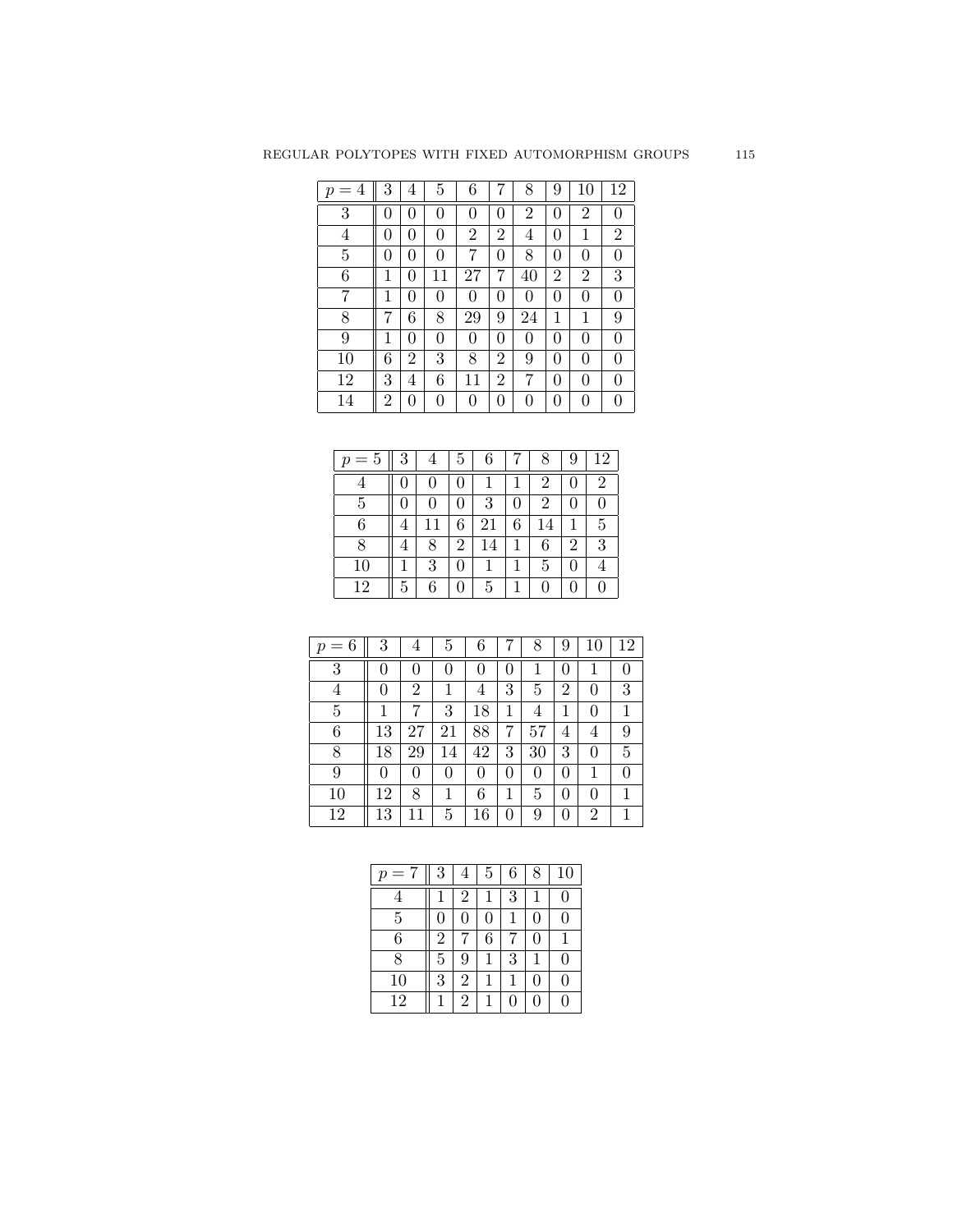| 8<br>$=$<br>$\boldsymbol{p}$ | 3              | 4              | 5              | 6  |   | 8              | 9              | 10             | 12 |
|------------------------------|----------------|----------------|----------------|----|---|----------------|----------------|----------------|----|
| 3                            | 0              | 2              | 0              | 1  | 0 | $\overline{2}$ | $\overline{0}$ | 1              | 0  |
| 4                            | $\overline{2}$ | 4              | $\overline{2}$ | 5  | 1 | 6              | $\overline{0}$ | 1              | 1  |
| 5                            | 3              | 8              | $\overline{2}$ | 4  | 0 | 0              | $\overline{0}$ | $\overline{2}$ | 0  |
| 6                            | 22             | 40             | 14             | 57 | 0 | 26             | 1              | 5              | 1  |
| 7                            | 3              | $\overline{0}$ | 0              | 0  | 0 | 0              | 1              | $\overline{0}$ | 0  |
| 8                            | 19             | 24             | 6              | 30 | 1 | 8              | $\overline{0}$ | 0              | 1  |
| 9                            | 1              | 0              | 0              | 0  | 0 | 0              | $\overline{0}$ | 0              | 0  |
| 10                           | 14             | 9              | 5              | 5  | 0 | 4              | $\overline{0}$ | $\overline{0}$ | 0  |
| 12                           | 3              | 7              | 0              | 9  | 0 | 0              | $\overline{0}$ | 0              | 0  |
| 14                           | 5              | 0              | 0              | 0  | 0 | 0              | 0              | 0              | 0  |

| $=9$<br>$\boldsymbol{p}$ | 3              | 4              | 5              | 6              | 8 | 10 |
|--------------------------|----------------|----------------|----------------|----------------|---|----|
| $\overline{3}$           | 0              | 0              | 0              | 0              | 0 |    |
| $\overline{4}$           | 0              | 0              | 0              | $\overline{2}$ | 0 | 0  |
| $\overline{5}$           | 0              | 0              | 0              | 1              | 0 | 0  |
| 6                        | 1              | $\overline{2}$ | 1              | 4              | 1 | 0  |
| 7                        | 0              | 0              | 0              | 0              | 1 | 0  |
| 8                        | $\overline{2}$ | 1              | $\overline{2}$ | 3              | 0 | 0  |
| 14                       | 0              | $\overline{0}$ | 0              | 0              | 0 | 1  |

| $=10$<br>$\mathcal{p}$ | 3              | 4              | 6              | 7        | 8              | 9              | 12             |
|------------------------|----------------|----------------|----------------|----------|----------------|----------------|----------------|
| $\overline{3}$         | 0              | $\overline{2}$ | 1              | 0        | $\mathbf 1$    | 1              | $\overline{0}$ |
| $\overline{4}$         | 0              | 1              | 0              | 0        | 1              | 0              | $\overline{0}$ |
| $\overline{5}$         | 0              | 0              | 0              | $\Omega$ | $\overline{2}$ | $\overline{0}$ | $\overline{0}$ |
| 6                      | $\overline{2}$ | $\overline{2}$ | 4              | 1        | 5              | 0              | $\mathbf{1}$   |
| 7                      | $\overline{2}$ | 0              | 0              | 0        | $\overline{0}$ | 0              | $\overline{0}$ |
| 8                      | 4              | 1              | 0              | $\Omega$ | $\overline{0}$ | 0              | $\overline{0}$ |
| 9                      | 0              | 0              | 1              | $\Omega$ | $\overline{0}$ | 0              | $\overline{0}$ |
| 10                     | $\mathbf{1}$   | 0              | 0              | $\Omega$ | $\overline{0}$ | 0              | $\Omega$       |
| 12                     | 0              | 0              | $\overline{2}$ | 0        | $\overline{0}$ | 0              | 0              |
| 14                     | 3              | 0              | 0              | 0        | $\overline{0}$ | 1              | 0              |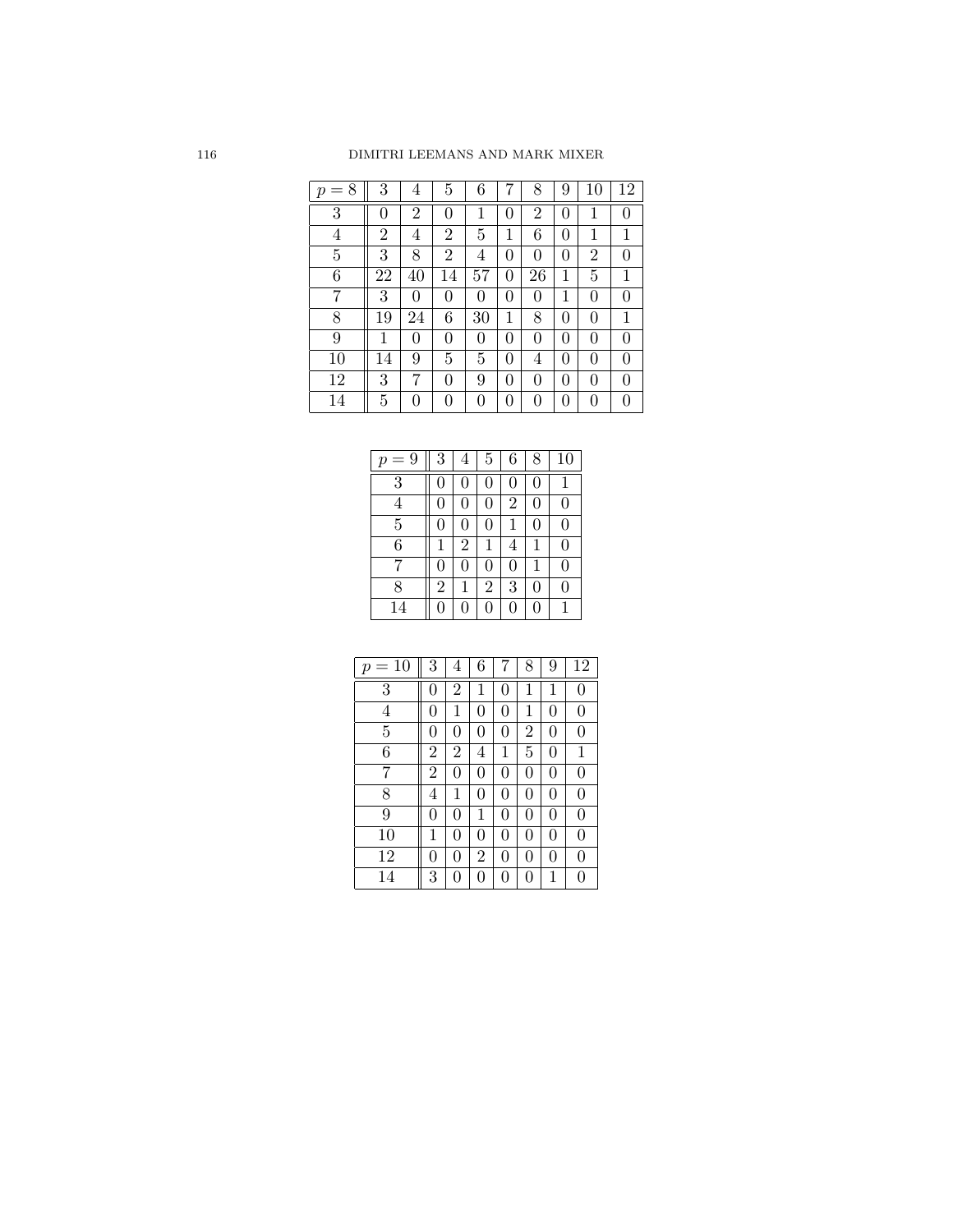| $=12$<br>$\mathcal{p}$ | 3              | 4              | 5              | 6 | 8 | 10 |
|------------------------|----------------|----------------|----------------|---|---|----|
| 4                      | $\overline{0}$ | $\overline{2}$ | $\overline{2}$ | 3 | 1 | 0  |
| $\overline{5}$         | $\overline{0}$ | 0              | 0              | 1 | 0 | 0  |
| 6                      | 8              | 3              | 5              | 9 | 1 |    |
| 8                      | 10             | 9              | 3              | 5 | 1 | 0  |
| 10                     | $\overline{5}$ | 0              | 4              | 1 | 0 | 0  |
| 12                     |                | 0              | 0              | 1 | 0 | 0  |

7.3. **5-polytopes.** There are 44 5-polytopes of type  $\{p,q,r,s\}$  summarized in the following table.

| p,q,r,s      | count | [p, q, r, s]  | count | p,q,r,s      | count |
|--------------|-------|---------------|-------|--------------|-------|
| [3, 5, 6, 7] | 1     | [3, 8, 4, 6]  | 1     | [5, 5, 6, 3] | 1     |
| [3, 6, 3, 5] |       | [3, 8, 6, 3]  | 4     | [5,6,6,3]    |       |
| [3, 6, 4, 5] | 1     | [3, 8, 6, 5]  | 1     | [5, 6, 8, 3] |       |
| [3,6,4,7]    | 1     | [3, 10, 3, 6] | 1     | [5, 8, 6, 3] | 1     |
| [3,6,5,5]    | 1     | [3,10,6,3]    | 1     | [6,3,10,3]   | 1     |
| [3,6,6,5]    | 1     | [4, 4, 6, 4]  | 2     | [6, 4, 7, 3] | 1     |
| [3,6,6,7]    | 1     | [4, 4, 8, 4]  | 2     | [6, 4, 8, 3] |       |
| [3, 6, 8, 3] | 4     | [4, 6, 4, 4]  | 2     | [7, 4, 6, 3] |       |
| [3,6,8,5]    | 1     | [4, 8, 4, 4]  | 2     | [7, 6, 5, 3] | 1     |
| [3,6,10,3]   | 1     | [5,3,6,3]     | 1     | [7, 6, 6, 3] | 1     |
| [3, 7, 4, 6] |       | [5,4,6,3]     |       |              |       |
| [3, 8, 4, 5] |       | [5, 4, 8, 3]  |       |              |       |

# 8. Future work

We conclude this paper with two points about future work. First, there are other approaches being developed to be used in these classification type problems. While we build the string C-group in a "linear" fashion, by constructing the generators in their natural order, there is some hope to an improved algorithm that uses the commuting property of generators at distance at least 2, in order to restrict to analyzing fewer cases than our current algorithms. Constructing the string C-group representation in this non-linear way, could potentially lead to understanding the structure of new groups. However, the work on this is out of the scope of this paper.

Second, due to the structure of our algorithms, one can see that they would work very naturally with parallel computing. As the search trees split in these searches, there is no need to communicate between branches of the tree, so it would be natural to allow certain paths to be taken by different processors. This approach could be a necessary idea to understand the string C-group representations of some of the much larger groups.